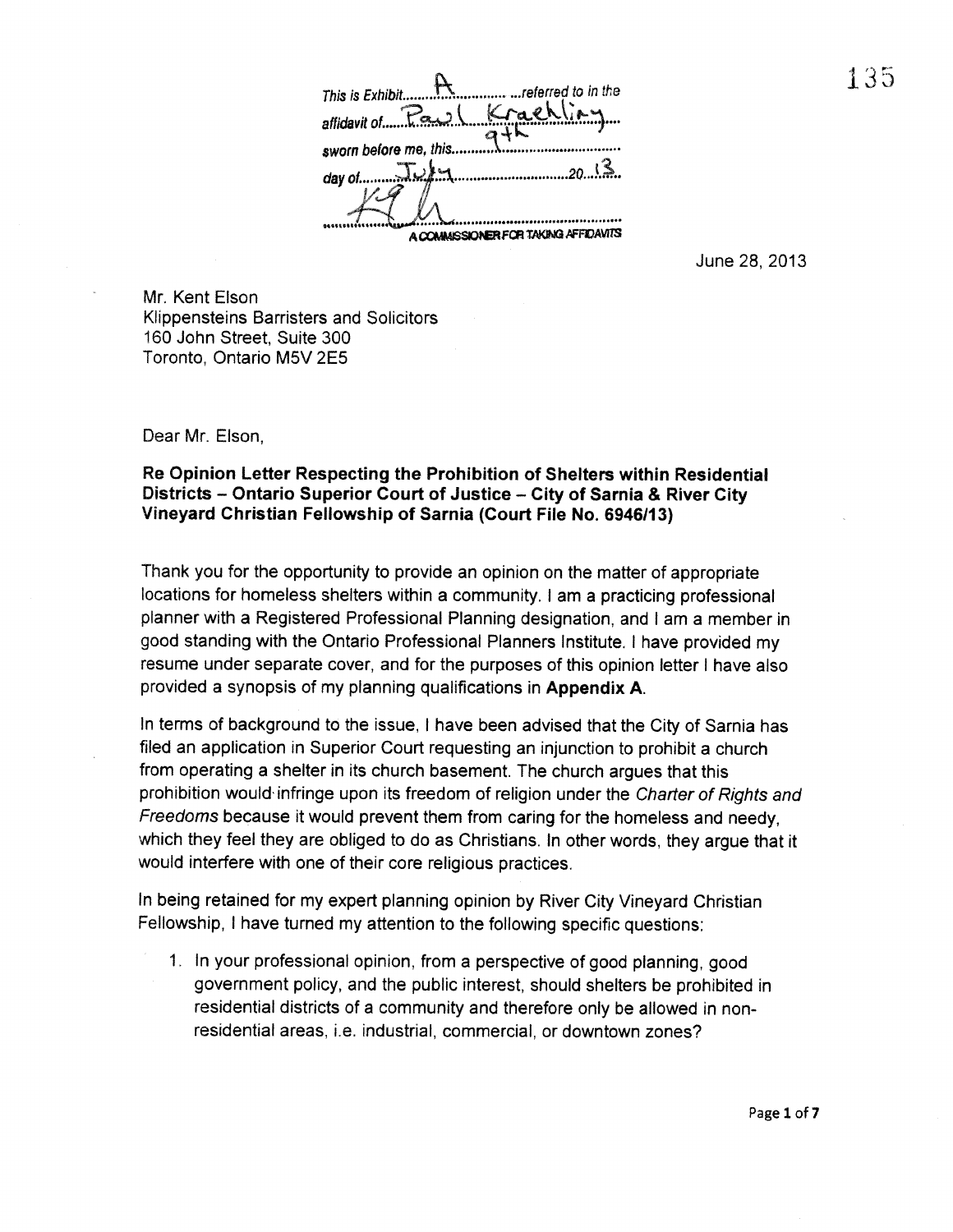2. Seeing as women's shelters are permitted in some residential zones of Sarnia's Zoning By-law whereas men's shelters are not, should men's shelters in particular be prohibited in residential zones and therefore only be allowed in non-residential areas, i.e. industrial, commercial, or downtown zones?

For the purposes of the discussion at hand, <sup>I</sup> have adopted the following land use definition of a homeless shelter': a supervised temporary residence for persons experiencing homelessness and in need of temporary housing.

## Summary Answers to Specific Questions:

- 1. <sup>I</sup> am of the opinion that shelters can be permitted in a variety of land use categories in a community, and that their preclusion from the residential land use classification is neither reasonable nor appropriate. It is from my planning perspective and experience that in fact shelters can be accommodated in residential districts in a compatible land use planning manner where residential amenities exist.
- 2. With respect to question number 2, <sup>I</sup> am not aware of a planning rationale that would differentiate the land use impact and compatibility considerations that would arise from locating a men's shelter versus a women's shelter within a residential precinct of a community. The basic needs of a human being — being shelter (especially warmth from cold winter conditions), adequate clean air (ventilation), food and water — are the same whether you are male or female. <sup>I</sup> do not see a distinction between the sexes for shelter in a temporary housing need situation. The Sarnia Zoning By-law making allowance for one sex but not the other within residential zones does not make sense from the perspective of good planning, good government policy, or the public interest. This type of By-law provision could also be construed to be 'people planning' and not 'land use planning.' In addition, it is my opinion that men's homeless shelters should not be prohibited from locating in residential areas.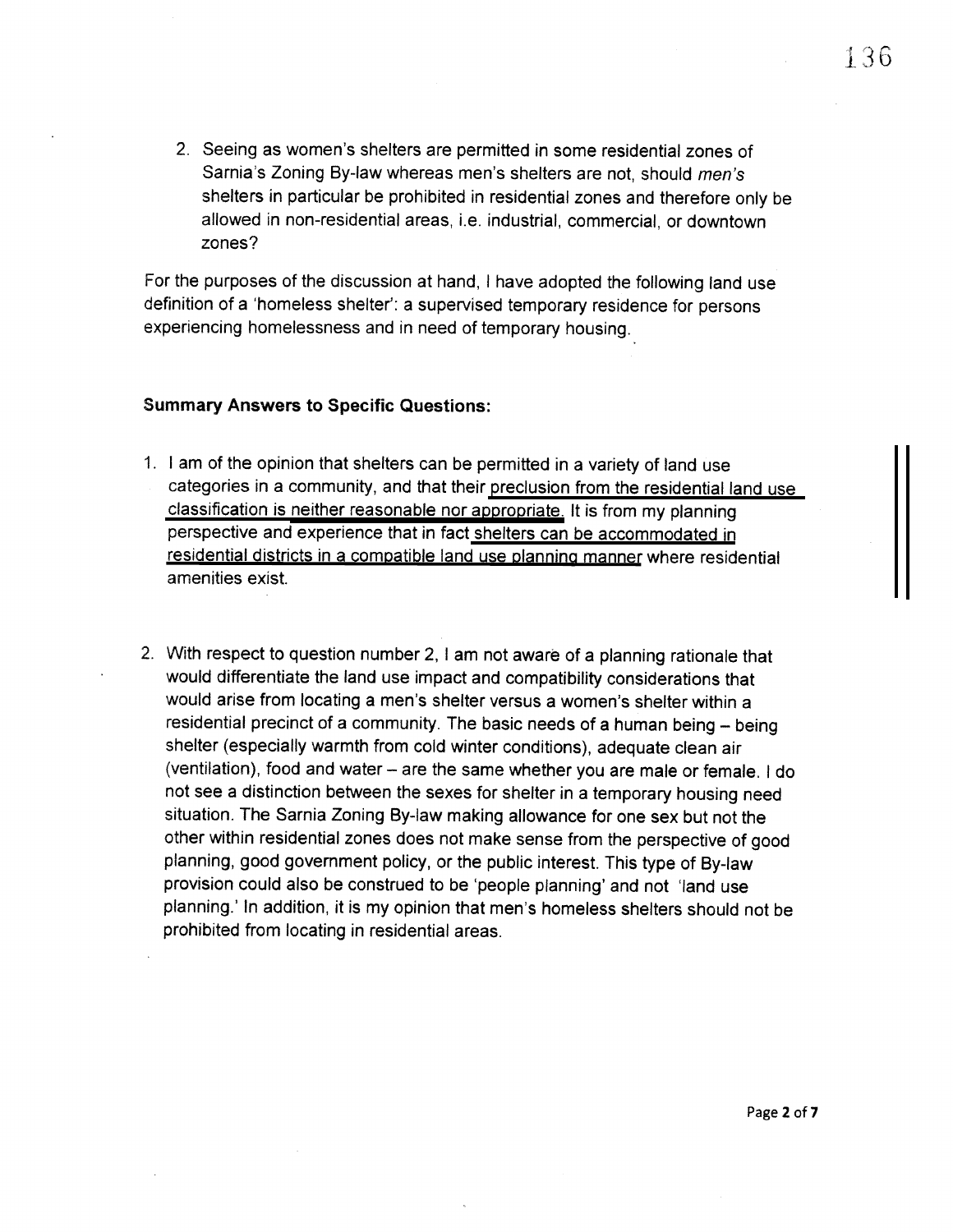# General Discussion

<sup>I</sup> have reflected on the questions put before me through my professional planning experience of over 30 years. <sup>I</sup> have also given consideration to:

- 1) The Ontario Planning Act RSO 1990 (as amended) as the provincial planning legislation and the 2005 Provincial Policy Statement as Ontario's guiding document on land use planning; and
- 2) The Sarnia Official Plan and Zoning By-law, the guiding planning documents for the local planning context.

The above described documents are the principal tools that are of relevance to the appropriate placement of homeless shelters within the land use planning system of the City of Sarnia. The above identified planning tools are discussed in turn in the following.

1) Provincial Planning Requirements for Affordable Housing (including Homeless Shelter Facilities)

Municipalities are required to plan within the framework of legislation and planning policy formulated at the Provincial level. The Ontario Planning Act and Provincial Policy Statement direct that municipalities should plan to meet the needs of all residents within the Province. More specifically, the Planning Act (Section 2) stipulates that municipalities should plan their communities in consideration of the "adequate provision of a full range of housing including affordable housing" (Subsection j). The Provincial Policy Statement includes an entire sub-section on the provision of affordable housing (Subsection 1.4.3). To paraphrase here, the Statement requires municipalities to "provide for an appropriate range of housing types. . ." and more specifically under Sub-policy (b), to permit and facilitate "all forms of housing required to meet the social, health and well-being requirements of current and future residents, including special needs requirements." The provision of homeless shelters is a component of the continuum of affordable housing that is required in a community.

## 2) City of Sarnia Municipal Planning Provisions for Homeless Shelters

The City of Sarnia's principal planning documents, the Official Plan and Zoning By law, contain various provisions respecting homeless shelters. The Official Plan (2001 City of Sarnia Official Plan as amended), provides for special residential uses within the residential districts of the municipality (Policy 2.3.2.1.3). Although definitions are not provided in the Plan respecting accommodation types within this category (except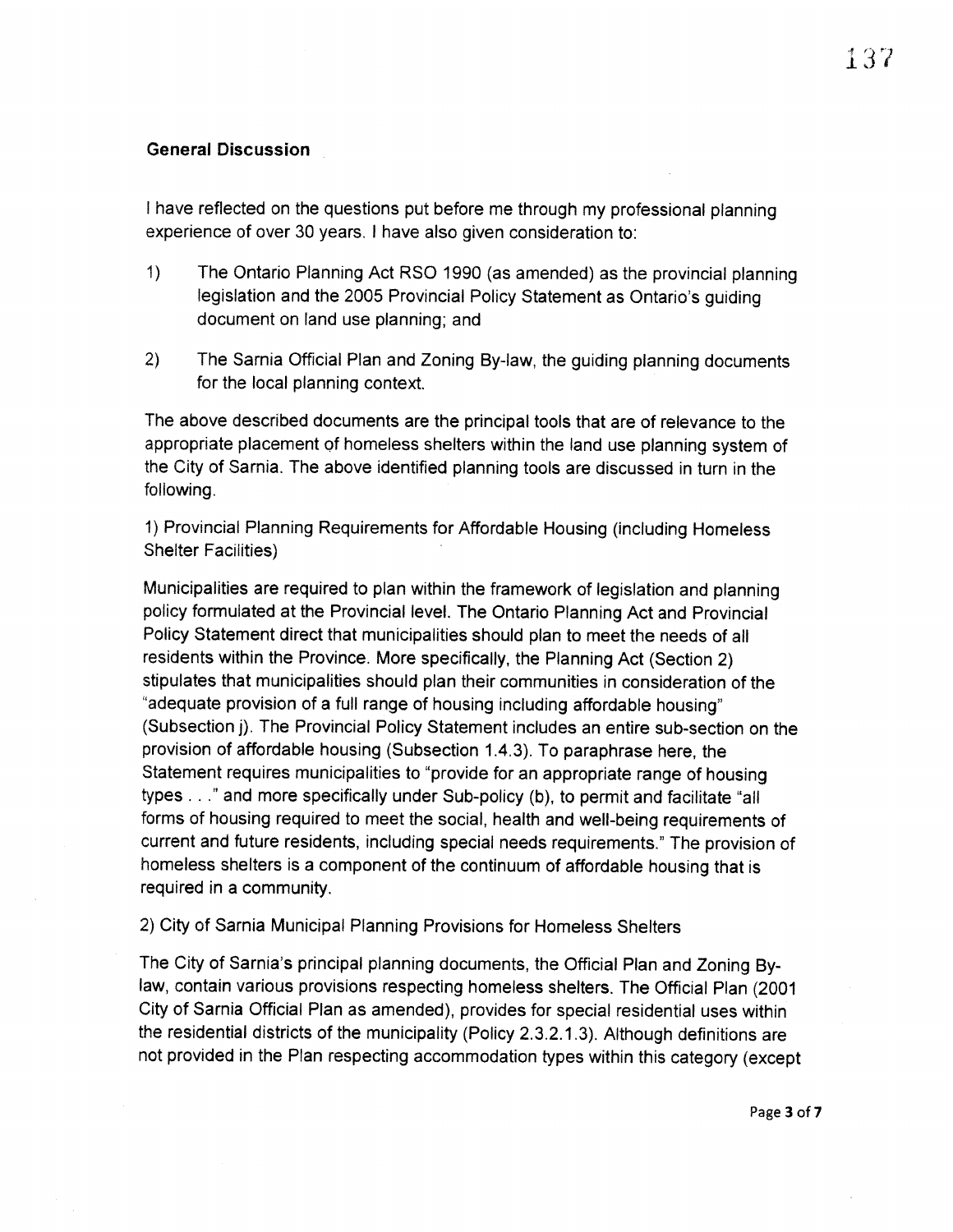for Group Homes), it appears that this is the category wherein housing for special need residents would be provided for, i.e. homeless shelters. It is relevant to this report that the City's Zoning By-law, which needs to conform to the Official Plan, permits women's shelters within residential districts of the community. It is also noteworthy to indicate that churches are recognized as an appropriate use within the Urban Residential land use planning category for the municipality (Policy 2.3.2.1.3).

In terms of the City's Zoning By-law provisions respecting homeless shelters and churches (Zoning By-law Number 85 of 2002, as amended), the following is noted. The By-law permits Women's Shelters within Urban Residential land use zones of the community but is silent on men's facilities. In terms of zoning category provisions for Churches, this use is provided for in a variety of residential and non-residential zones of the community i.e. Urban Residential zones (UR), as well as other zones (SRi, D1, CC1, GC1, GC2, GC3, HC1, 11, LI1, LI2, HI1, HI2, MT1). In the definition of Church', the provision for a homeless facility would be provided for under the clause "and church-sponsored community activities and projects."

#### General Observations on Appropriate Locations for Homeless Shelters

Based on my professional planning experience, it is my opinion that homeless shelters may be located within a variety of locales within a municipality. These locales may consist of residential precincts or mixed use activity zones such as in a downtown setting. It is my opinion that these shelters are best located in areas that have 'residential amenities' associated with them in order to permit the inhabitants to have some semblance of 'normal life' when they are already being subjected to significant personal stresses, e.g. personal life challenges, mental/physical health difficulties. In terms of defining what <sup>I</sup> mean by 'residential amenities' these are land use features that are associated with 'normal' residential conditions for mid-sized Ontario cities in southern Ontario such as tree lined streets, locales associated with neighbouring park facilities and in proximity to local convenience stores.

In my opinion homeless shelters would be poorly suited for non-residential districts of a city such as in industrial or major commercial areas. These areas are usually situated in outlying areas of a community and are not readily accessible to a walking/transit dependant homeless population. Residential areas in and around the traditional downtown areas of southern Ontario municipalities, on the other hand, are well positioned for walking and transit service availability for homeless personnel that require support services for income and training centres, educational, government and hospital support services that are often found within the older parts of the community.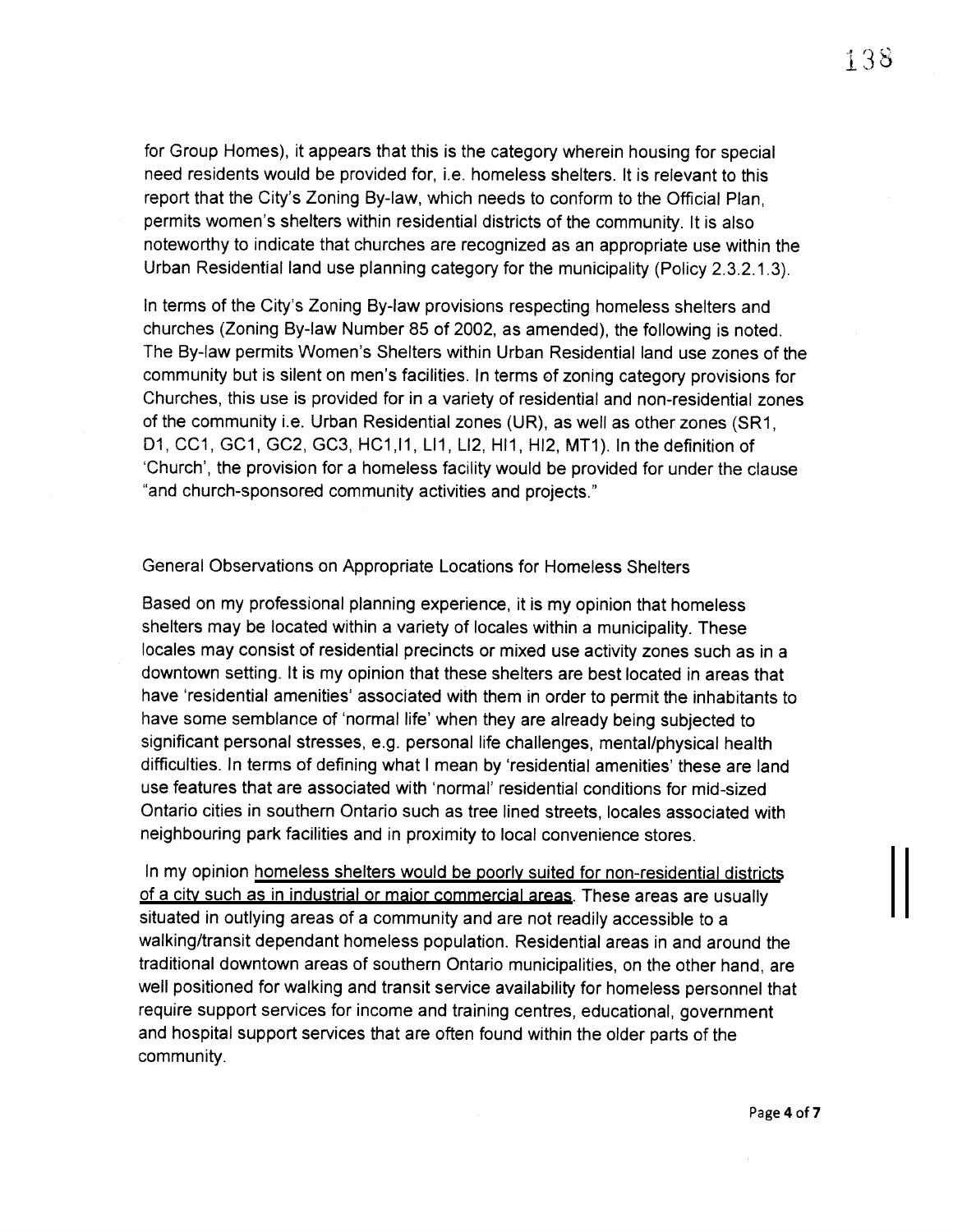It is important to note that land use planning is associated with the allotment of land use activities in a municipality, and not to planning for various classes of people. This aspect of planning has been debated through the courts, and planners must be diligent in the drafting of policies/by-laws that are not construed to be discriminatory to certain types of persons, e.g. people that are employed/unemployed, personal characteristics such as by sex, age, relatedness. It could be argued that allowing for women's shelters but not men's facilities as in the case of the City of Sarnia Zoning By-law is a form of 'people zoning' and is therefore discriminatory.

In my previous planning position with the City of Guelph, <sup>I</sup> was responsible for the preparation of Official Plan policy respecting various types of land uses for the municipality. With my specific interest and knowledge base concerning affordable housing and homelessness issues for the municipality, <sup>I</sup> worked on new planning policy in 2010 respecting the accommodation of special needs housing (including homeless shelters) within that municipality. This policy work manifested itself in Official Plan Amendment 48 which indicated that special needs housing should be located in all areas of the City "within land use designations where residential uses are permitted" (Policy 9.2.2). This policy is very much reflective of my professional planning opinion on where homeless shelters are most appropriately located.

It is my opinion that Sarnia has many similar land use planning circumstances as Gueiph, being a mid-sized municipality within a southern Ontario context. Therefore it is reasonable to support the position that homeless shelters are an appropriate use to be provided within residential districts of the municipality.

Through my continuing interest in affordable housing and homelessness issues, <sup>I</sup> can attest to the fact that homeless shelters are provided in various residential districts of Guelph and Kitchener-Waterloo. In Guelph, homeless shelters are provided by a number of non-profit organizations in various residential locales of the community, i.e. Wyndham House, Elizabeth House, Michael House and through various other facilities provided by Sister Christine Leyser (Welcome In Drop-in Centre). In the Kitchener-Waterloo area, <sup>I</sup> am aware of homeless facilities being provided in temporary facilities with the "Out of the Cold" program put on by various churches in and around the twin cities' downtown areas.

#### Concluding Comments

In going back to the initial questions for this opinion letter, <sup>I</sup> cannot identify any reasonable grounds for a prohibition of homeless shelters within residential settings of a community. On the contrary, <sup>I</sup> am of the opinion that homeless shelters are an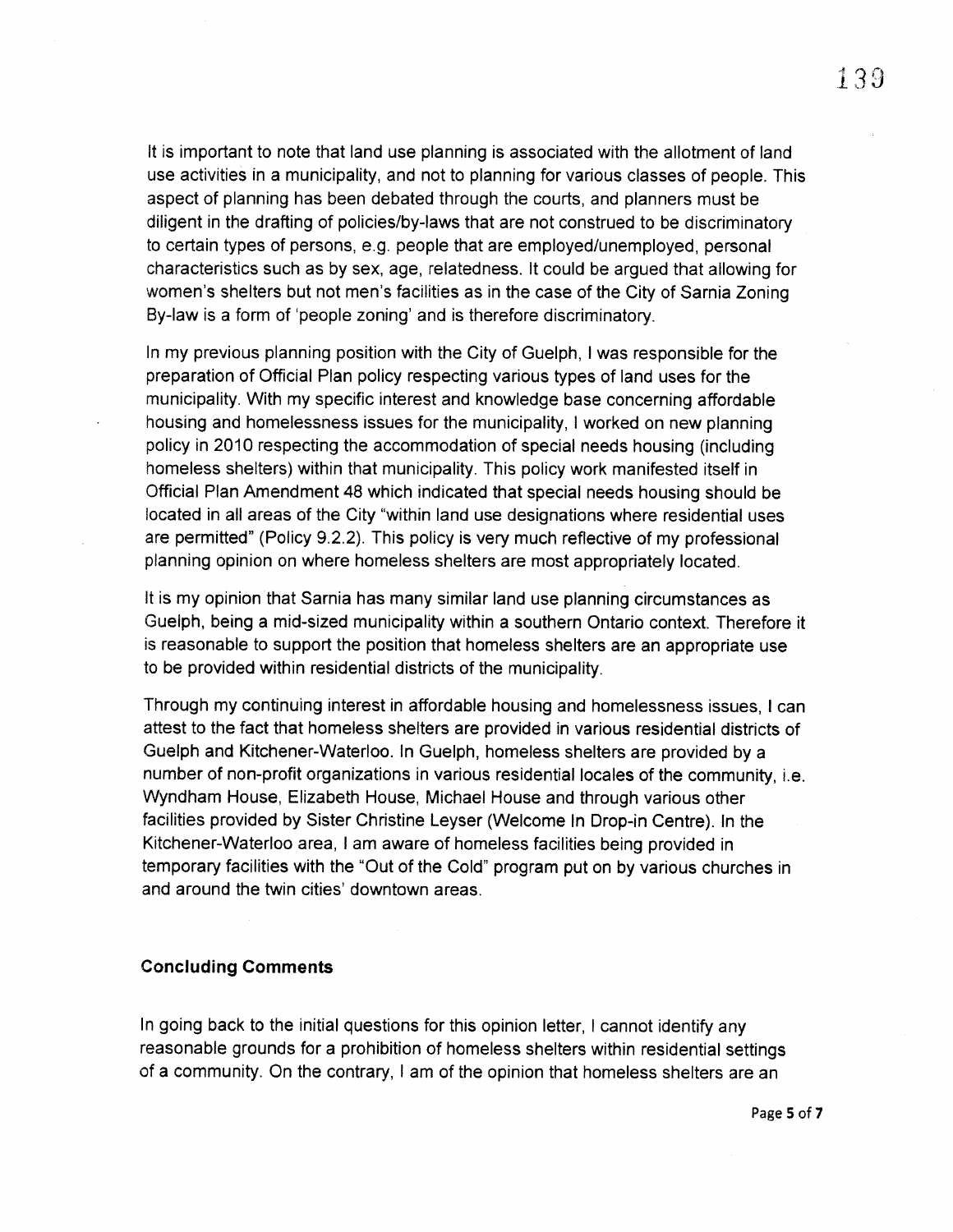appropriate use in residential areas for a variety of reasons: provisions for the use under Ontario planning legislation and provincial planning guidelines, provisions for the use in municipal planning documents, the actual provision of homeless facilities in various municipalities of Ontario, (with similar planning contexts as the City of Sarnia) and from my own personal professional planning experience. In addition, the City of Sarnia permits women's shelters to be situated in urban residential portions of the community, and <sup>I</sup> am not aware of any justifiable planning stance to argue that men's shelters should not be treated in the same way.

Thank you for the opportunity to comment on this important subject. <sup>I</sup> am available for further discussion on this matter as required.

Yours truly,

Paul

Paul Kraehling MCIP∕ RPP<sup>/</sup> PhD. Student, Rural Studies School of Environmental Design and Rural Development University of Guelph Landscape Architecture Building 50 Stone Road East Guelph, Ontario N1G 2W1